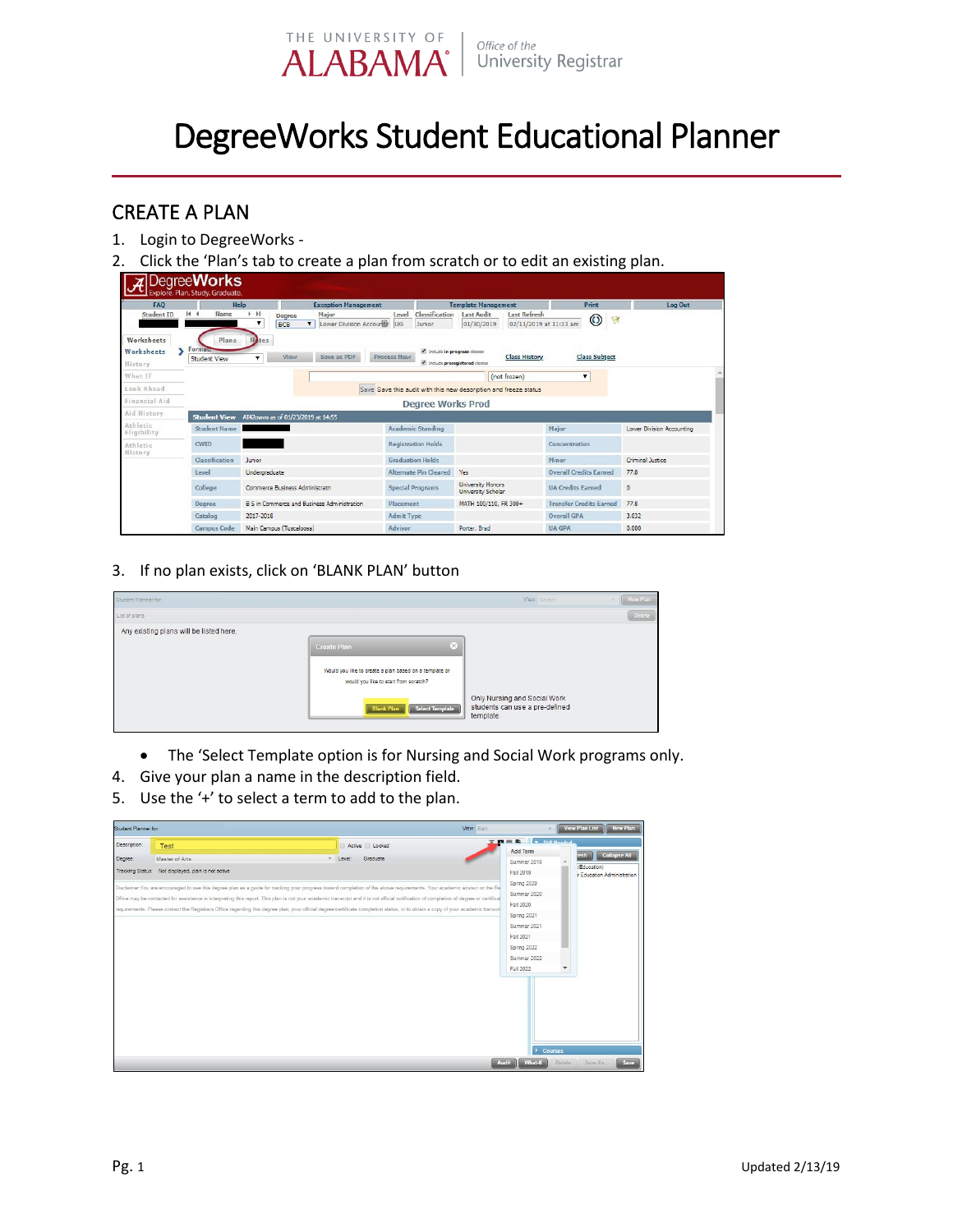

- 6. Use the + sign by the term to add a requirement of choice, course, or placeholder.
	- A choice allows you to enter an 'either/or' option
	- A course is a defined subject and course number
	- A placeholder saves a place in the plan for a specific requirement
	- A placeholder must have text entered into the value field

| Student Planner for:                               |                                                             |                                                                                                                                                                                                                                                                                                                                                                                                                                                                                                                                                                     | View: Edit                                                                           | <b>New Plan</b><br>View Plan List                                                                                                     |
|----------------------------------------------------|-------------------------------------------------------------|---------------------------------------------------------------------------------------------------------------------------------------------------------------------------------------------------------------------------------------------------------------------------------------------------------------------------------------------------------------------------------------------------------------------------------------------------------------------------------------------------------------------------------------------------------------------|--------------------------------------------------------------------------------------|---------------------------------------------------------------------------------------------------------------------------------------|
| Description:<br>Degree:<br><b>Tracking Status:</b> | Test<br>Master of Arts<br>Not displayed, plan is not active | Active <b>D</b> Locked<br>Graduate<br>Level:                                                                                                                                                                                                                                                                                                                                                                                                                                                                                                                        | 王口曰旨                                                                                 | * Still Needed<br><b>Collapse All</b><br><b>Refresh</b><br>Master of Arts (Education)<br>(b) Major in Higher Education Administration |
| $\blacktriangledown$ Fall 2019                     | $\bullet$<br>Total Credits: 0.0                             | Reassign<br>Disclaimer. You are encouraged to use this degree plan as a guide for tracking your progress toward completion of the above requirements. Your academic advise for the RI<br>Office may be contacted for assistance in interpreting this report. This plan is not your academic transcript and it is not official notification of completion of degree or certifical<br>requirements. Please contact the Registrars Office regarding this degree plan, your official degree/certificate completion status, or to obtain a copy of your academic transcr | Delete this term<br>日目目<br><b>Add Requirement</b><br>Choice<br>Course<br>Placeholder |                                                                                                                                       |
|                                                    |                                                             | Build you plan by adding a choice, course, or<br>placeholder to your plan.                                                                                                                                                                                                                                                                                                                                                                                                                                                                                          |                                                                                      |                                                                                                                                       |

- 7. Use the 'Still Needed' window to the right to display courses still needed in your program. Click on the blue arrow next to each area to see the requirements for that area. You can drag and drop any course into a term if you do not want to type in the information. Click the 'REFRESH' button to update the STILL NEEDED list.
	- Use the 'Audit' option to open an audit in a separate window
	- Use the 'What-If' option to see how program changes will affect your plan
	- Be sure to 'SAVE any changes to your plan

| 王口曰旨<br>Still Needed<br>Test<br>Description:<br>Active <b>B</b> Locked<br>'+' = Add additional term<br>Graduate<br>Degree:<br>Master of Arts<br>Level<br>$\mathbb{S}$ = Delete the selected term<br>Tracking Status: Not displayed, plan is not active<br>$\bullet$<br>Delete this term<br>日日服<br>Reassign<br>Total Credits: 3.0<br>$\blacktriangledown$ Fall 2019<br><b>Course Requirement</b><br>Minimum Grade<br>Credits<br>Critical<br><b>Notes</b>                                                                                                              | Refresh   Collapse All<br>Master of Arts (Education)<br>Major in Higher Education Administration |
|----------------------------------------------------------------------------------------------------------------------------------------------------------------------------------------------------------------------------------------------------------------------------------------------------------------------------------------------------------------------------------------------------------------------------------------------------------------------------------------------------------------------------------------------------------------------|--------------------------------------------------------------------------------------------------|
|                                                                                                                                                                                                                                                                                                                                                                                                                                                                                                                                                                      |                                                                                                  |
|                                                                                                                                                                                                                                                                                                                                                                                                                                                                                                                                                                      | Intro to College Student<br>Personnel                                                            |
| Q<br>Đ<br>$\bullet$<br>Ŀ<br><b>BEF 553</b><br>3.0<br>None                                                                                                                                                                                                                                                                                                                                                                                                                                                                                                            | 1 Class in<br>AHE 521                                                                            |
| <b>Choice Requirement</b><br>Minimum Credits<br>Minimum Grade<br><b>Notes</b><br>Critical<br>3<br>AHE 521 or AHE 550<br>0<br><br>None<br>ħ<br><b>Placeholder Requirement</b><br>Value<br><b>Notes</b>                                                                                                                                                                                                                                                                                                                                                                | Finance & Business Affairs in<br>Higher Ed<br>1 Class in<br><b>AHE 550</b>                       |
| Writing Core Class<br>See Core Listing<br>÷                                                                                                                                                                                                                                                                                                                                                                                                                                                                                                                          | Internship/Practicum<br>1 Class in                                                               |
| Disclaimer: You are encouraged to use this degree plan as a guide for tracking your progress toward completion of the above requirements. Your academic advisor or the Registrars<br>Office may be contacted for assistance in interpreting this report. This plan is not your academic transcript and it is not official notification of completion of degree or certificate<br>requirements. Please contact the Registrars Office regarding this degree plan, your official degree/certificate completion status, or to obtain a copy of your academic transcript. | AHE 592<br>History of American Higher<br><b>Education</b><br>1 Class in<br><b>BEF 553</b>        |

## EDIT AN EXISTING PLAN

1. Select the plan you wish to edit by clicking on the plan